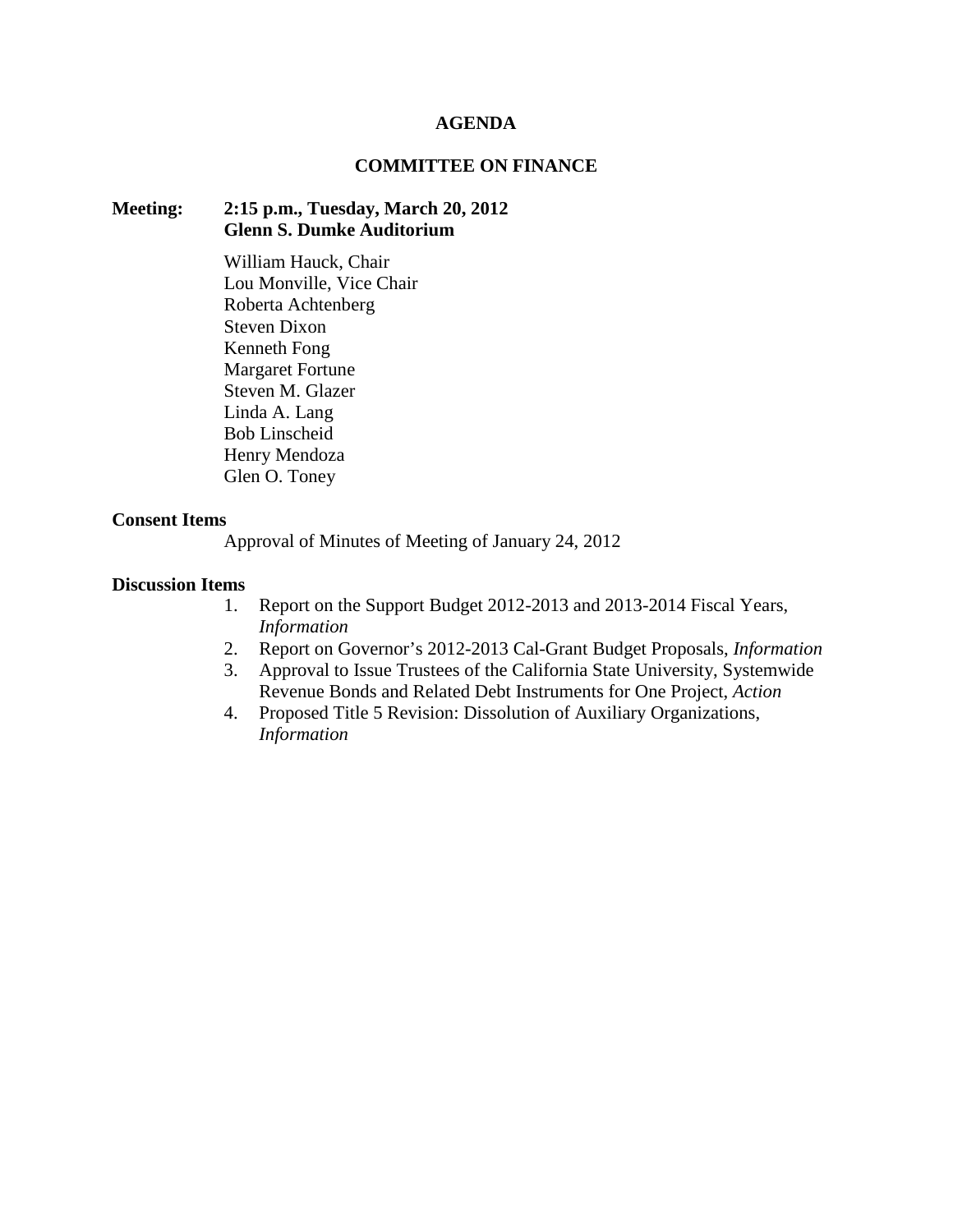# **MINUTES OF THE MEETING OF COMMITTEE ON FINANCE**

**Trustees of The California State University Office of the Chancellor Glenn S. Dumke Conference Center 401 Golden Shore Long Beach, California**

**January 24, 2012**

# **Members Present**

William Hauck, Chair Lou Monville, Vice Chair Roberta Achtenberg Steven Dixon Kenneth Fong Margaret Fortune Steven M. Glazer Linda A. Lang Bob Linscheid Henry Mendoza Glen O. Toney Charles B. Reed, Chancellor

#### **Approval of Minutes**

The minutes of November 16, 2011 were approved by consent as submitted.

#### **Report on the Support Budget 2011-2012 and 2012-2013 Fiscal Years**

Dr. Benjamin F. Quillian, executive vice chancellor and chief financial officer, pointed out that the governor's 2012-13 budget proposal fails to restore any of the \$750 million that has been cut out of the CSU's 2011-12 budget. The governor is proposing an initiative that would increase income tax rates for five years and would increase the state sales tax rate by 0.5 percent. If the proposed tax initiative fails passage in the November 2012 election, there could be a mid-year trigger cut of \$200 million to the CSU 2012-13 budget. If the full \$200 million "trigger" cut takes place, the two-year loss of state support to the university would be \$950 million, or almost 35% of state funding to the CSU. If additional cuts are made, access, affordability and quality could be threatened like never before. Campuses have created structural deficits by employing one-time funds to get through the year, but going into next year there will be serious consequences as those funds are being depleted. The CSU has been forced to reduce enrollment, limit the number of new hires and leave positions vacant, and downsize the administrative organization. Administrative units have been reorganized to create greater efficiencies,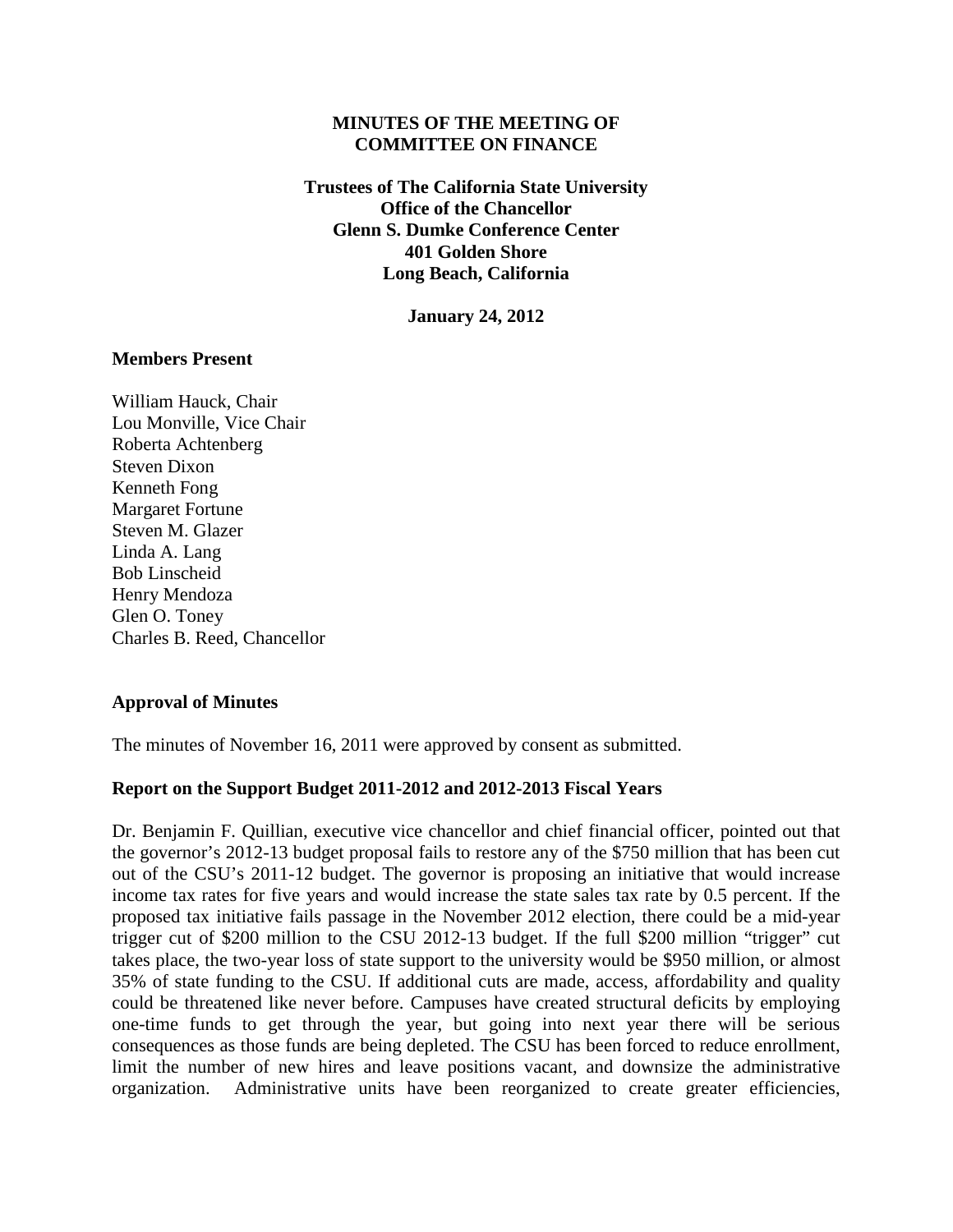technology has been employed in creative ways to reduce costs. Furloughs were implemented, which reduced pay to all employees by 10%. Employees have not received pay increases, despite heavier workloads since vacant positions were left unfilled. Student tuition fees were increased, shifting more of the responsibility from the state to students and their families.

CSU's primary concerns are the potential \$200 million "trigger" cut, the proposed changes to the Cal-Grant program and the long-term implications of some of the components of the governor's plan for higher education, including:

- The plan would curtail tuition fee increases with the expressed intent that this would lessen the pressure for students to take out loans; how this intent would be accomplished is not clear. Since the CSU depends on the state for approximately half its resources, the balance comes from student tuition fees.
- The plan would make annual increases to the general fund base of four percent per year, starting in 2013-14 through 2015-16 contingent upon achieving administration priorities including improvements in graduation rates, time-to-degree completion, transfer student enrollment and faculty teaching workload. However, at an annual rate of four percent it will take more than a decade to return funding to the university to its 2007 level and is entirely dependent on successful passage of the governor's tax initiatives on the November ballot.
- The plan would shift retirement program contributions and debt service on capital outlay bonds into the university budget. The expectation is that this would incentivize the universities to factor these costs into their overall fiscal outlook and decision-making processes. Annual fluctuations in these two programs would actually work as an incentive to reduce the resources devoted to the academic program and student support services.

Robert Turnage, assistant vice chancellor for budget, stated that in December 2011, the Director of the Department of Finance, pursuant to authority in the budget act, approved a "trigger cut" of \$100 million to the CSU's 2011-12 support budget; bringing the total state support to the CSU to \$2 billion. The annual state support to the CSU has fallen by \$968 million with tuition revenue up by \$593 million. Our campuses are already among the most efficient in the nation in terms of expenditures per student. San Francisco State University recently streamlined its administrative structure by collapsing 8 colleges into 6, and is estimated to save about \$1 million a year once fully implemented.

The governor's proposal to raise Cal-Grant minimum grade point averages would save the state an estimated \$131 million in the first year. The governor is also proposing to fold costs into the university that historically have been the state's responsibility. This includes general obligation bond debt service and adjustments to CSU's budget to offset changes in employer contribution rates that are due to decisions by the CalPERS board. In the last decade, the PERS contribution has been on an upward trend so there is much more risk of the rates continuing to go up, which would leave the CSU fully exposed.

2 Fin.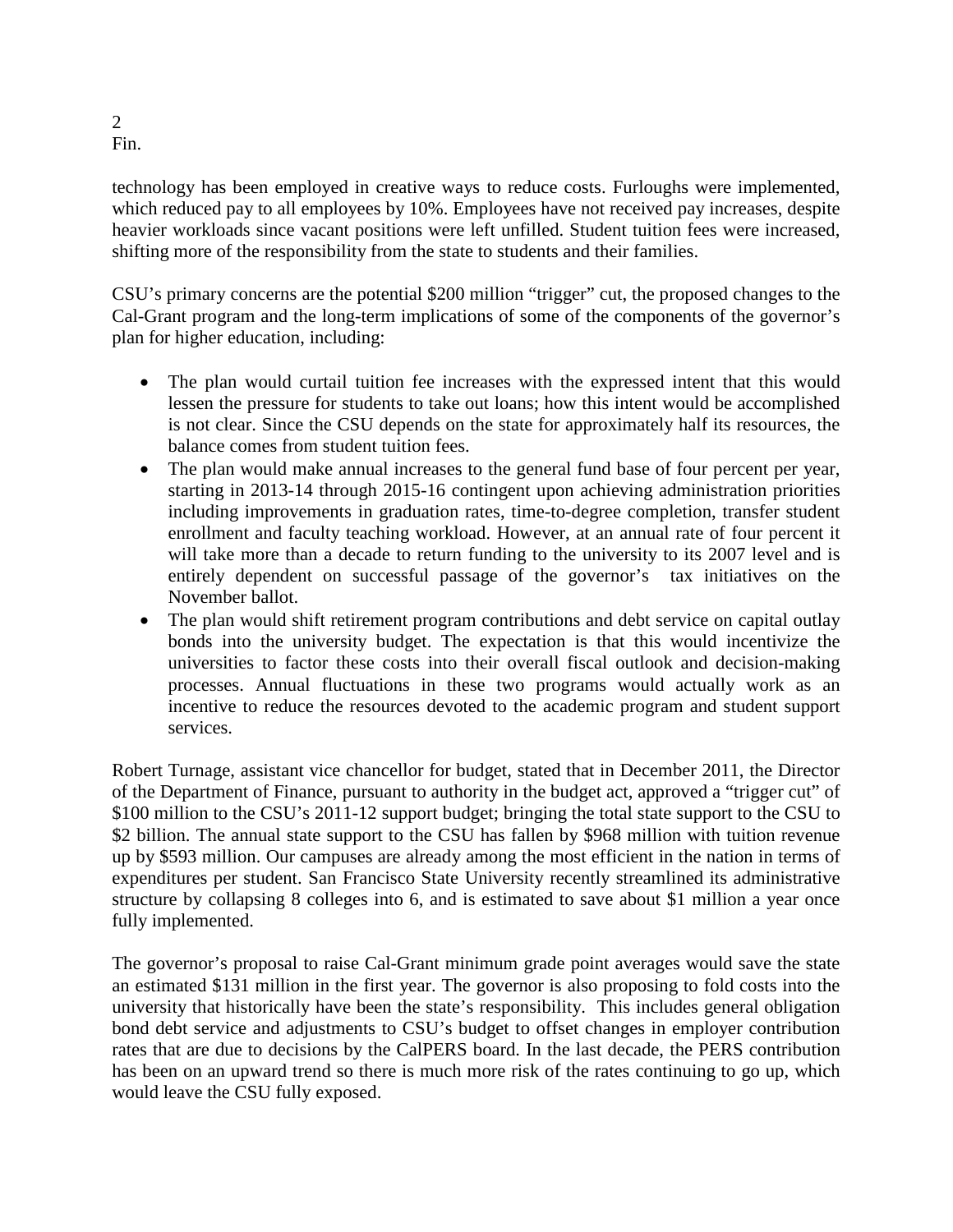Trustee Hauck asked Mr. Turnage to provide information in terms of the CSU's exposure over the next three years.

Mr. Turnage responded that they are working on different scenarios but will need further discussions with CalPERS on their rates of return. Every percentage point increase in the rate represents a \$22 million cost to the CSU. He stated that, under the proposal, the state would fold in debt service on lease revenue bonds and general obligation bonds with a one-time adjustment to the CSU budget in 2012-13, but thereafter it would be the CSU's responsibility. The intent of this proposal is to force the CSU to concentrate on tradeoffs between all the demands of funding the capital and support budget.

Trustee Hauck asked for staff to calculate the impact the debt service would have made on the CSU's operating budget if this proposal had been effect over the past three years. He also asked if there was any expectation that the governor's proposal would be changed or modified.

Mr. Turnage responded that staff will work on those calculations and that based on past conversations, there may be a possibility for improvements to be made on the proposal.

Gavin Newsom, lieutenant governor, inquired if another tuition fee increase would be considered if there's an additional \$200 million reduction.

Chancellor Reed expressed that, unfortunately, a tuition fee increase will need to be an option.

Trustee Guzman asked if the students affected by the Cal-Grant GPA requirement changes are evenly distributed between Cal-Grant A and Cal-Grant B recipients. She further asked if there was any information on what other states are doing for their similar programs in terms of GPA eligibility requirements.

Dean Kulju, director of student financial aid services and programs, explained that the main distinction between Cal-Grant A and Cal-Grant B, besides the GPA requirements, is the income threshold qualifications. He stated that about 75% of CSU students are Cal-Grant B recipients. He indicated that he has heard of a few states restricting requirements, making it tougher for students to qualify for that state's particular program. Cal-Grants are fairly unique nation-wide as far as having a merit component with the GPA requirement and focusing more on the financial need. The other states stress the academic component.

Trustee Guzman stated that when CSU increases tuition fees, that financial aid will cover the students who are eligible. She asked if that statement was true for students who are no longer eligible for Cal-Grants?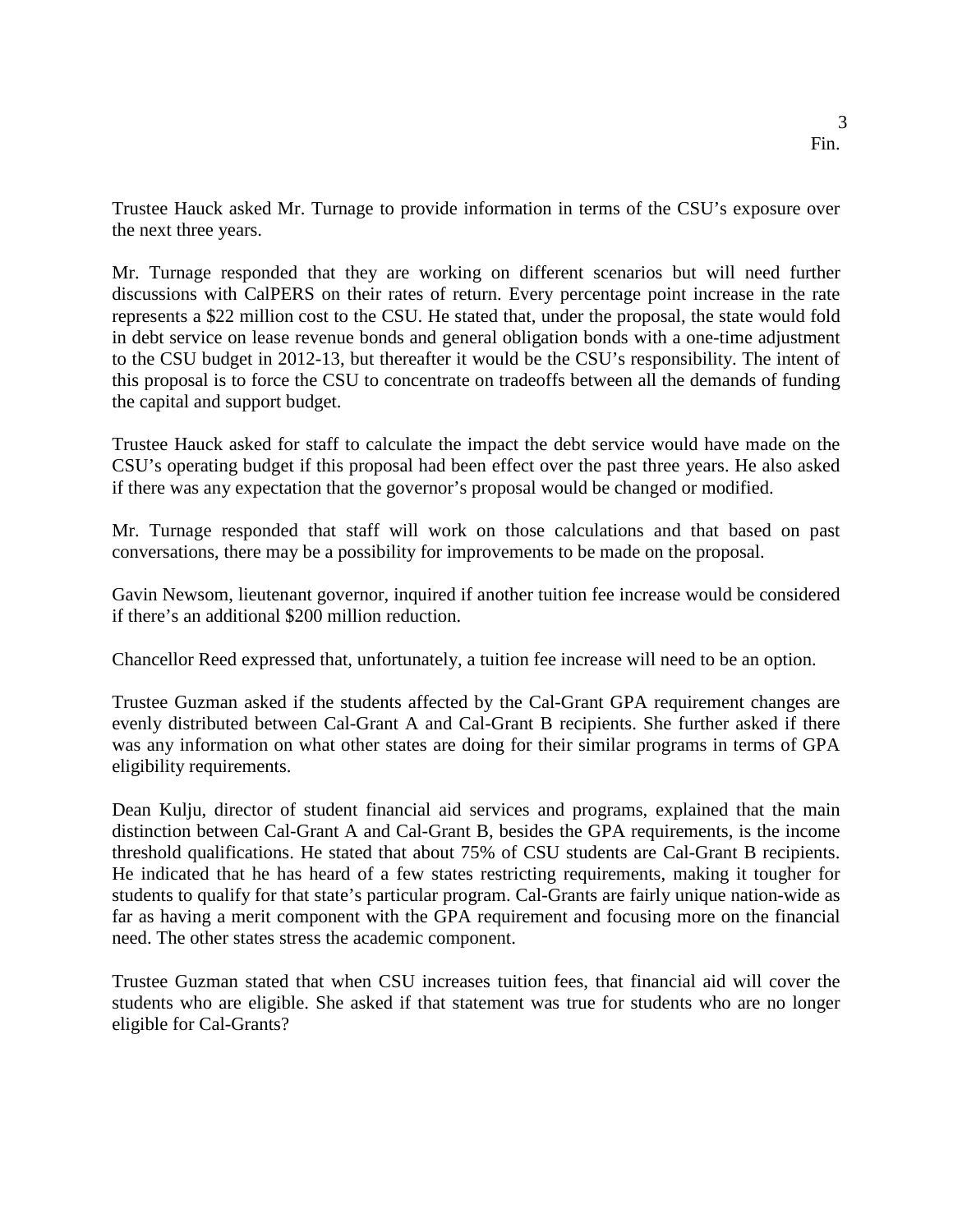4 Fin.

Mr. Turnage responded that there is a finite amount of state university grants. Any student that gets displaced on the Cal-Grant side could qualify for a state university grant, but only at the expense of other potential state university grant recipients.

Trustee Mendoza asked if the debt service on the bonds will be added to the CSU balance sheet, expressing concern that this could affect the university's ability to borrow funds.

Trustee Hauck stated affirmatively that the CSU's ability to borrow funds will go down. The CSU has never had to look at the operating budget and capital facilities budget together because they were funded separately.

Trustee Mendoza asked if the CSU was the only entity that was asked to do this.

Mr. Turnage responded that the University of California (UC) system is also affected. Under the proposal, the general obligation bonds would not enter the CSU's balance sheet as a debt, it would remain with the state. The state controller still will be drawing out of state-wide continuous appropriation to actually pay the debt service on those bonds. When the state controller pays the bond holders each year, the state will require reimbursement out of the CSU appropriation.

Trustee Cheyne asked if it is possible to challenge the governor's proposed budget.

Chancellor Reed affirmed that it is being challenged through conversations and discussions with the Department of Finance.

Gregory Washington, president of California State Student Association, offered a student perspective on the Cal-Grant changes stating that it will affect a lot of students and will only augment the problem of access and affordability.

Trustee Glazer encouraged the chancellor in preparing for a worst-case scenario. It is important to look for options and consider the consequences they may bring.

Trustee Hauck addressed an audience member who wanted to comment.

Carol Shubin, faculty at California State University, Northridge, opposed the resolution approving a five-year capital outlay plan.

With no further questions, Trustee Hauck proceeded to the next item on the agenda.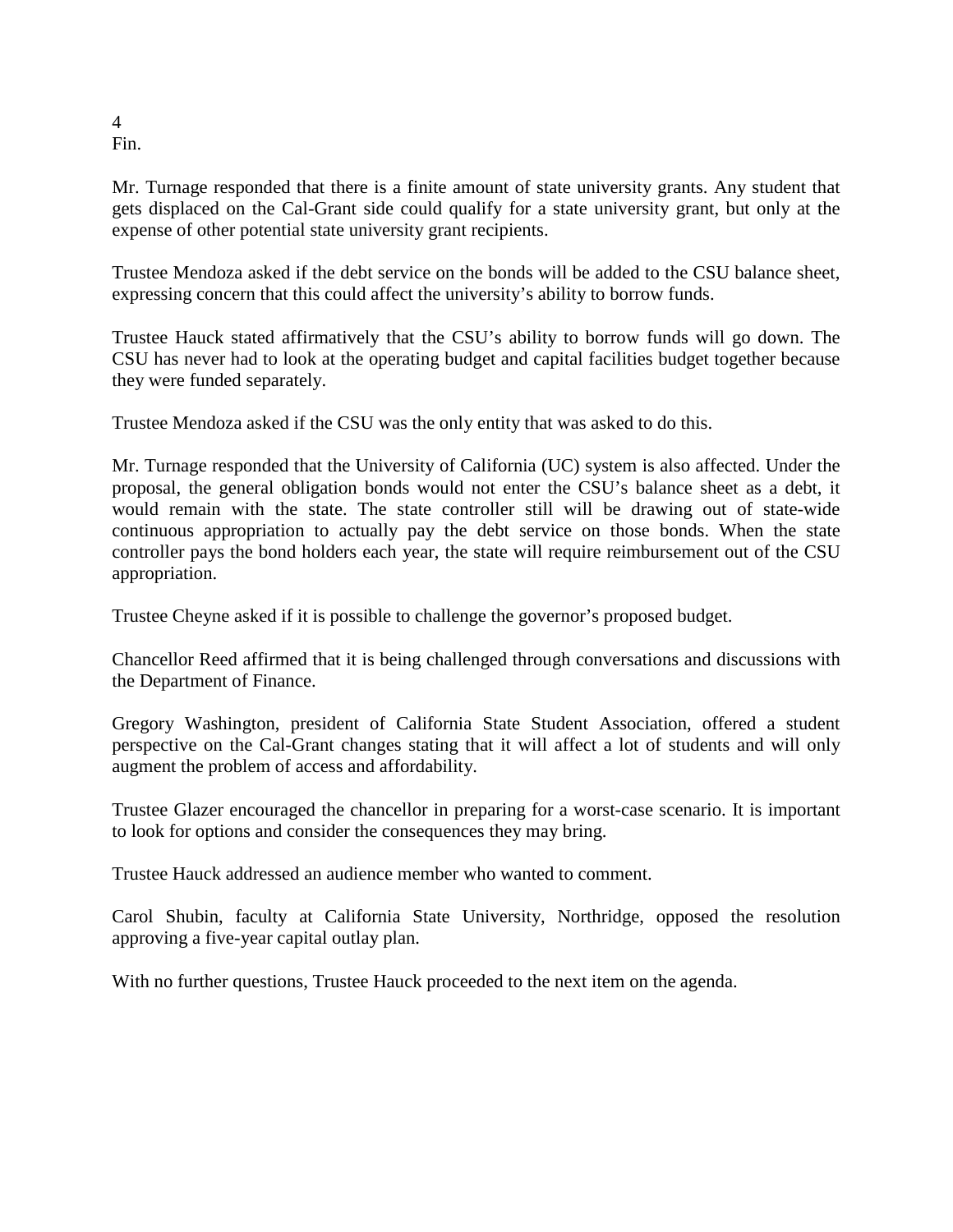# 5 Fin.

# **Approval to Issue Trustees of the California State University, Systemwide Revenue Bonds and Related Debt Instruments for One Project**

George Ashkar, assistant vice chancellor for financial services, requested board approval to authorize systemwide revenue bonds and the issuance of bond anticipation notes (BANS) to provide financing for the Maritime Dining Center replacement. The campus anticipates construction to start April 2012 with completion in August 2013. The projected debt service coverage is expected to meet the CSU benchmark. The campus forecasts took into account expected enrollment targets in the current budget environment.

Trustee Hauck affirmed that this is a proposed project and it will ultimately be in the systemwide revenue bond program, not the general obligation bond program.

Mr. Ashkar confirmed that this was correct.

With no questions, Trustee Hauck called for a motion on the resolution, which was approved.

Dr. William Eisenhardt, president of California Maritime Academy, stated that the dining center has been in operation for 57 straight years with a capacity of 111 students. There are now 900 students using the facility, who are forced to eat in shifts.

Trustee Hauck adjourned the Committee on Finance.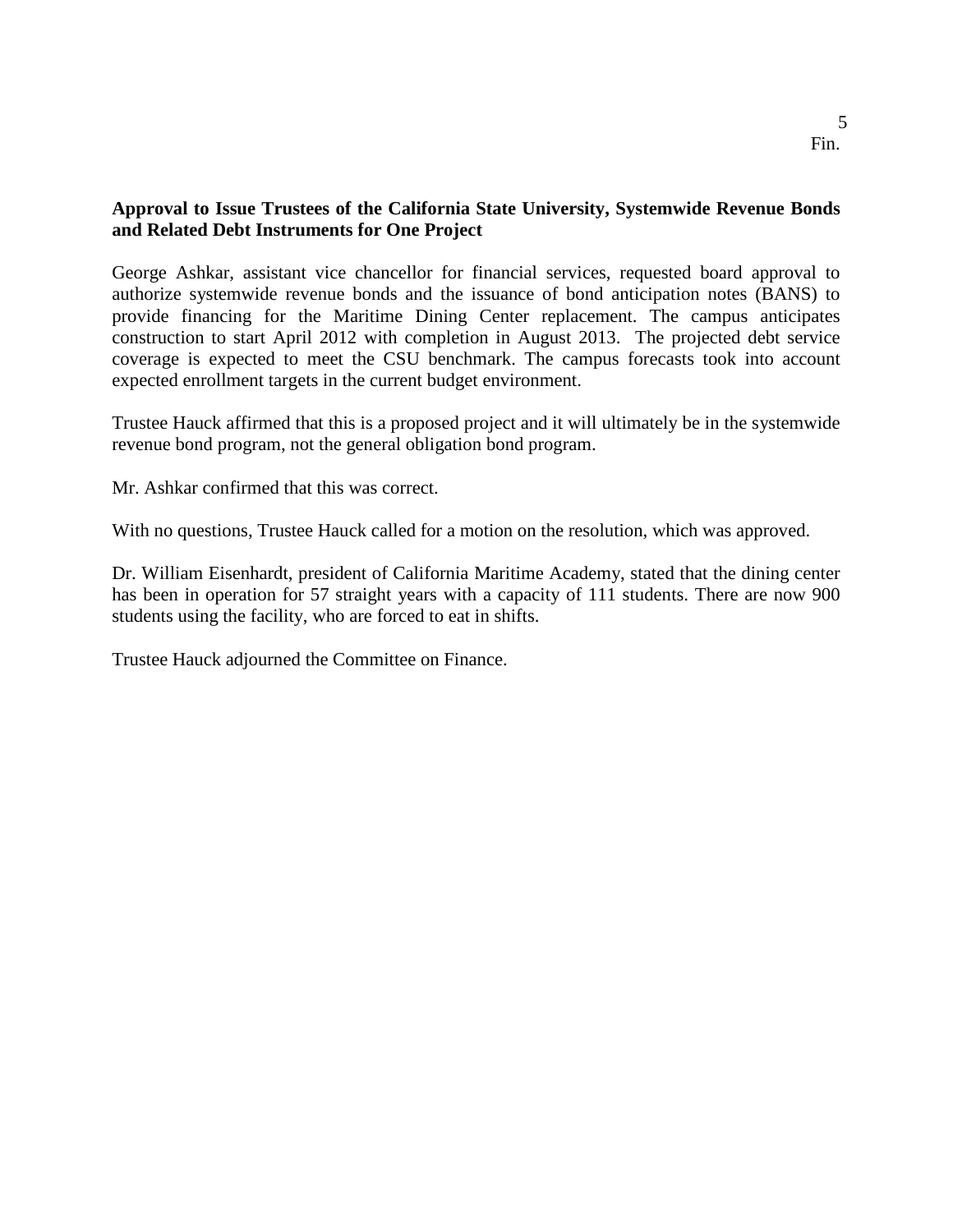#### **Information Item**

Agenda Item 1 March 19-20, 2012 Page 1 of 3

### **COMMITTEE ON FINANCE**

#### **Report on the Support Budget, 2012-2013 and 2013-2014 Fiscal Years**

#### **Presentation By**

Benjamin F. Quillian Executive Vice Chancellor and Chief Financial Officer

Robert Turnage Assistant Vice Chancellor Budget

#### **State Budget Overview**

The 2012-13 governor's budget identifies a \$10.3 billion state budget problem (including the need to provide a \$1.1 billion reserve). The governor proposes to resolve this 18-month shortfall with \$4.2 billion of spending reductions, \$4.7 billion of new revenues and \$1.4 billion derived from various other steps. The linchpin of this budget proposal, however, is an initiative that is currently being circulated for signatures for placement on the November ballot. The proposed initiative would increase income tax rates on higher income taxpayers for five years, starting with the 2012 tax year, and would increase the state sales tax rate by 0.5 percent. The increased sales tax rate would be in effect for four years, from January 1, 2013 through the end of calendar 2016. The Governor's Budget estimates that the measure, if passed by the voters, would generate \$6.9 billion of revenue in the 2012-13 fiscal year. However, because the added revenues would have an indirect effect of increasing the Proposition 98 funding guarantee for K-14 education, and thereby increase state spending for that purpose, the net relief to the state's fiscal problem is estimated to be \$4.4 billion.

At this point the Legislative Analyst's Office (LAO) is taking a more pessimistic view of the state's revenue prospects. In an update issued in late February, the LAO projects that state revenues will fall short of the governor's budget estimate by \$3 billion in the 2011-12 fiscal year and by \$3.5 billion in the 2012-13 fiscal year, for a total difference of \$6.5 billion across the two fiscal years. This LAO projection assumes that the governor's November tax measure is passed by the voters and also assumes that the state would realize an extra \$2 billion in revenue from an anticipated initial public offering (IPO) by Facebook.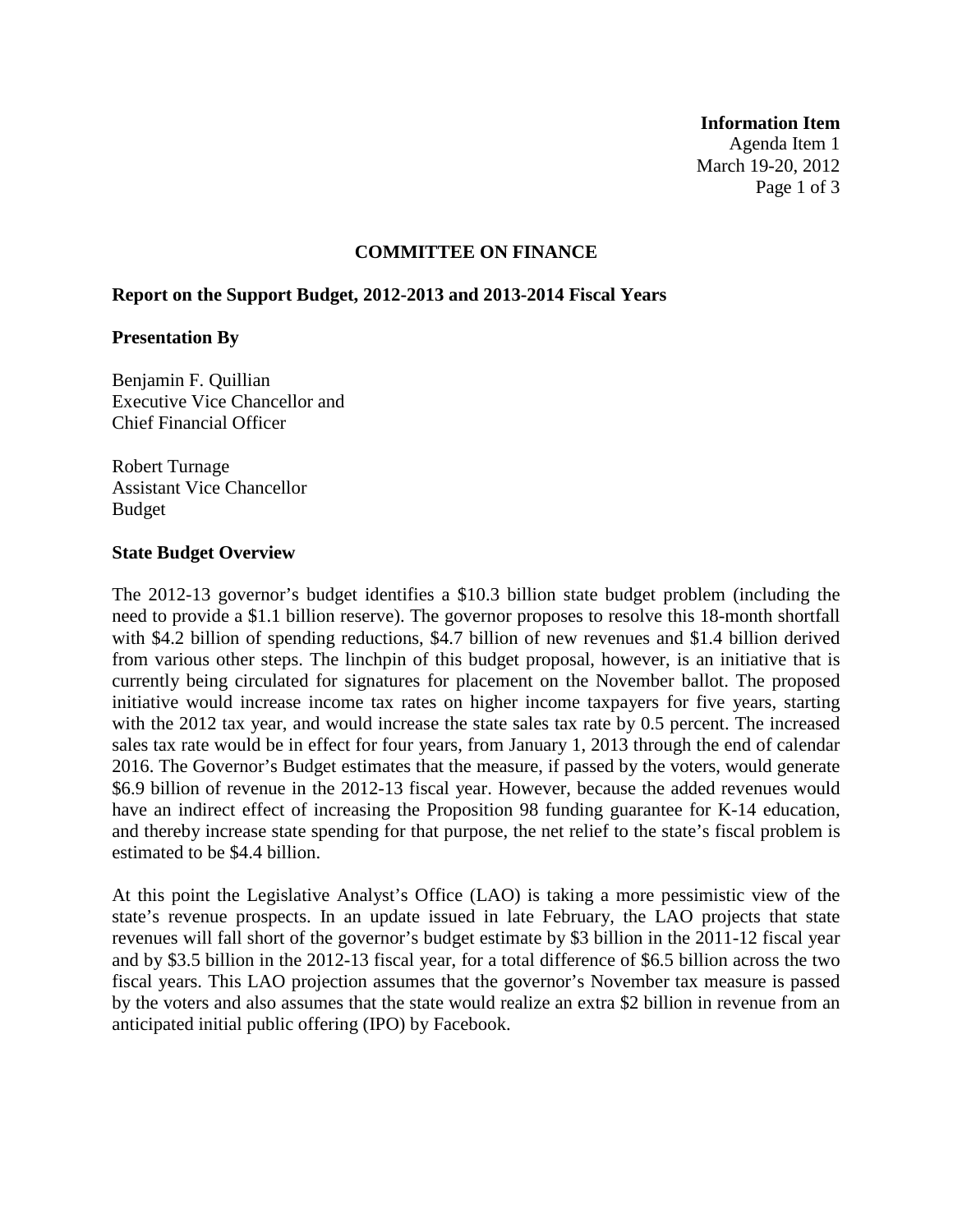Finance Agenda Item 1 March 19-20, 2012 Page 2 of 3

# **CSU Support Budget**

In mid-December 2011, the Director of the Department of Finance, pursuant to authority in the 2011-12 budget act, approved a "trigger cut" of \$100 million to the CSU's 2011-12 support budget. This brought the total reduction in state support to the CSU for the fiscal year to \$750 million, or 27.5 percent. At its peak in the 2007-08 fiscal year, the state provided almost \$3.0 billion of support to the CSU. The \$100 million trigger cut brings state support for the current fiscal year to \$2.0 billion.

Assuming the voters pass the initiative, the budget would maintain the current sharply reduced level of state support for the CSU, but would avoid further direct cuts. However, the budget proposes a new mid-year "trigger cut" of \$200 million to the CSU if the tax initiative fails. If the full "trigger" reduction takes place, the two-year loss of state support would be \$950 million, or almost 35 percent, and total state support to the CSU would be at its lowest point since 1996, despite inflation and despite the fact that the CSU is serving about 95,000 more students.

Given the reductions that have already taken place, the timing of a trigger cut in the middle of the academic year, and the long lead times needed to reduce spending further, the system and its campuses must begin planning now on an assumption that the trigger reductions take place. The chancellor has been holding ongoing discussions with the campus presidents about the difficult choices involved and will share with the board at the March meeting the latest available information about feasible options and potential impacts.

# **Long-term Budget Plan for Higher Education**

In its higher education chapter, the *Governor's Budget Summary* outlines a long-term plan for higher education that would provide "stable and increasing state funding" beginning in the 2013-14 fiscal year, provided the voters pass the tax initiative. The budget summary identifies significant plan components as follows:

- Affordability—the plan would "curtail" tuition and fee increases in order to lessen the pressure for students to take out loans.
- Student Success—the plan would make annual General Fund augmentations contingent upon each institution achieving the administration's priorities, including improvements in specific accountability metrics such as graduation rates, time to completion, transfer students enrolled, and faculty teaching workload.
- State Funding—Under the proposed plan the state would increase its General Fund support to each university's prior-year *General Fund* base by a minimum of 4 percent per year, starting in 2013-14 and continuing through 2015-16. Including some proposed adjustments to what constitutes the "base" that would be grown each year, a 4 percent increase would translate into an estimated General Fund increase of \$88 million in 2013-14.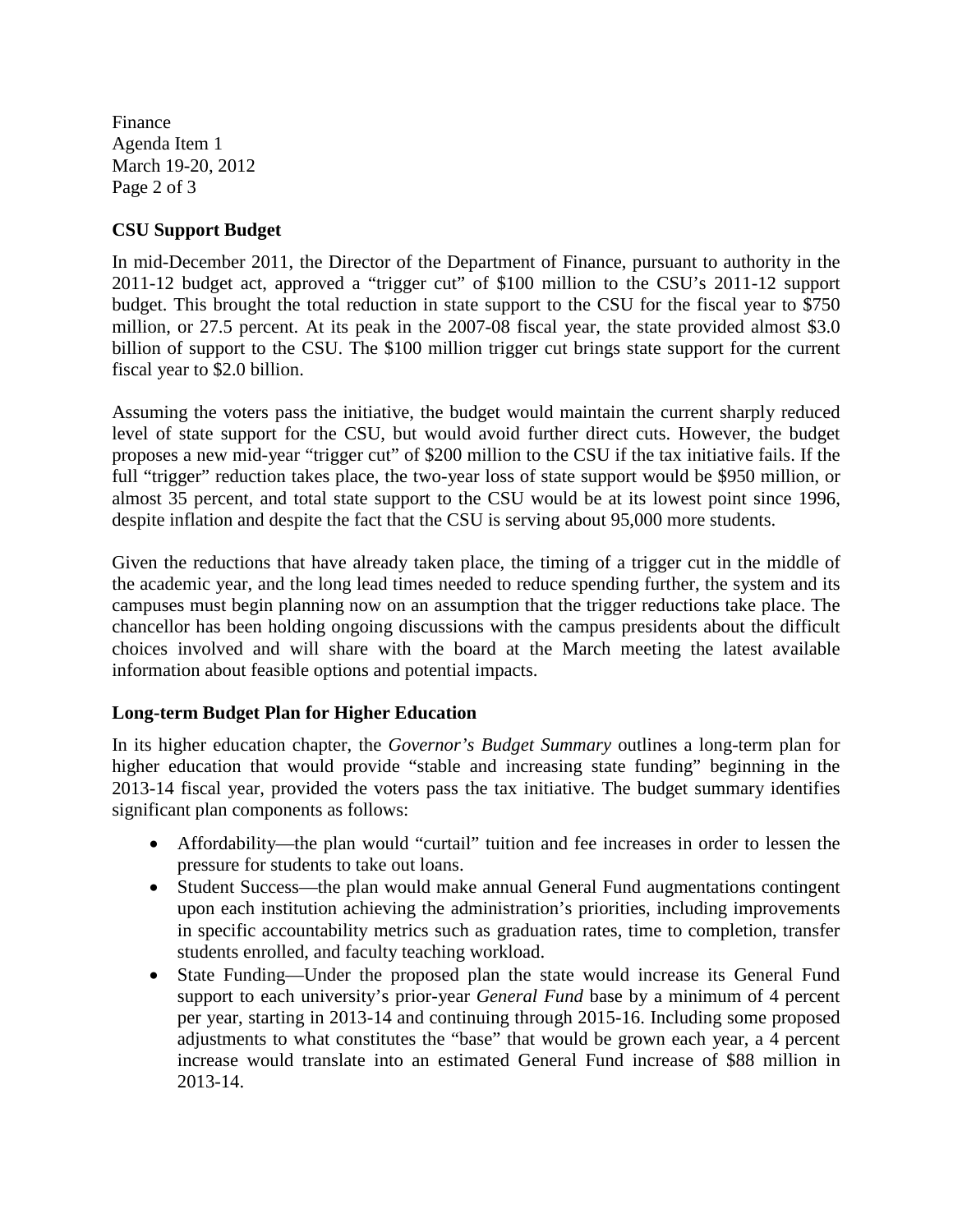Finance Agenda Item 1 March 19-20, 2012 Page 3 of 3

• Fiscal Incentives—the state currently budgets separately for, and annually adjusts, retirement program contributions and debt service on state bonds for higher education capital outlay. The 2012-13 budget proposes to shift these appropriations into the university budgets. According to the budget summary, this would incentivize the universities to factor these costs into their overall fiscal outlook and decision-making processes.

In its February 8 analysis of the governor's higher education proposals, the LAO recommends that the legislature, in effect, approach higher education budgets one year at a time. The LAO recommends against the proposed 4 percent annual increases of the long-term plan as a form of "automatic augmentations." The LAO also recommends that the legislature reject (a) the incorporation of state debt service into university budgets and (b) the proposed change in the treatment of CalPERS payments in CSU's budget. The governor's long-term plan, along with the budget itself, raises major short-term and long-run issues for the CSU that will require further discussion with the administration and the legislature during the coming months.

# **Upcoming Budget Hearings**

The Senate has scheduled its first budget subcommittee hearing for the CSU support budget on March 15. The Assembly has scheduled its first budget subcommittee hearing for the CSU support budget on April 11. Both houses have scheduled additional hearings pertaining to Cal-Grants. These hearings will be important. However, it is likely that the budget subcommittees will postpone major decisions until the governor's May Revision is available, including the administration's updated revenue and cost projections. Under law, the May Revision is due to the legislature by May 14.

# **CSU Faces Increasingly Difficult Choices**

The governor's budget presents the CSU with increasingly difficult choices. In particular, the \$200 million "trigger" reduction presents the possibility of a loss of annual state support in the course of two years of \$950 million, or almost 35 percent. Under this scenario total state support to the CSU would be at its lowest point since 1996, despite inflation and despite the fact that the CSU is serving about 95,000 more students. Given the reductions that have already taken place, the timing of a trigger cut in the middle of the academic year, and the long lead times needed to reduce spending further, the system and its campuses must begin planning now on an assumption that the trigger reductions take place. The Chancellor's Office has already made budget allocations to each campus on that assumption. Moreover, budget and enrollment planning must be based on the assumption that the reduced level of state support continues at least through the 2013-14 fiscal year, if not longer. The chancellor has been holding ongoing discussions with the campus presidents about the difficult choices involved and will share with the board at the March meeting the latest available information about feasible options and potential impacts.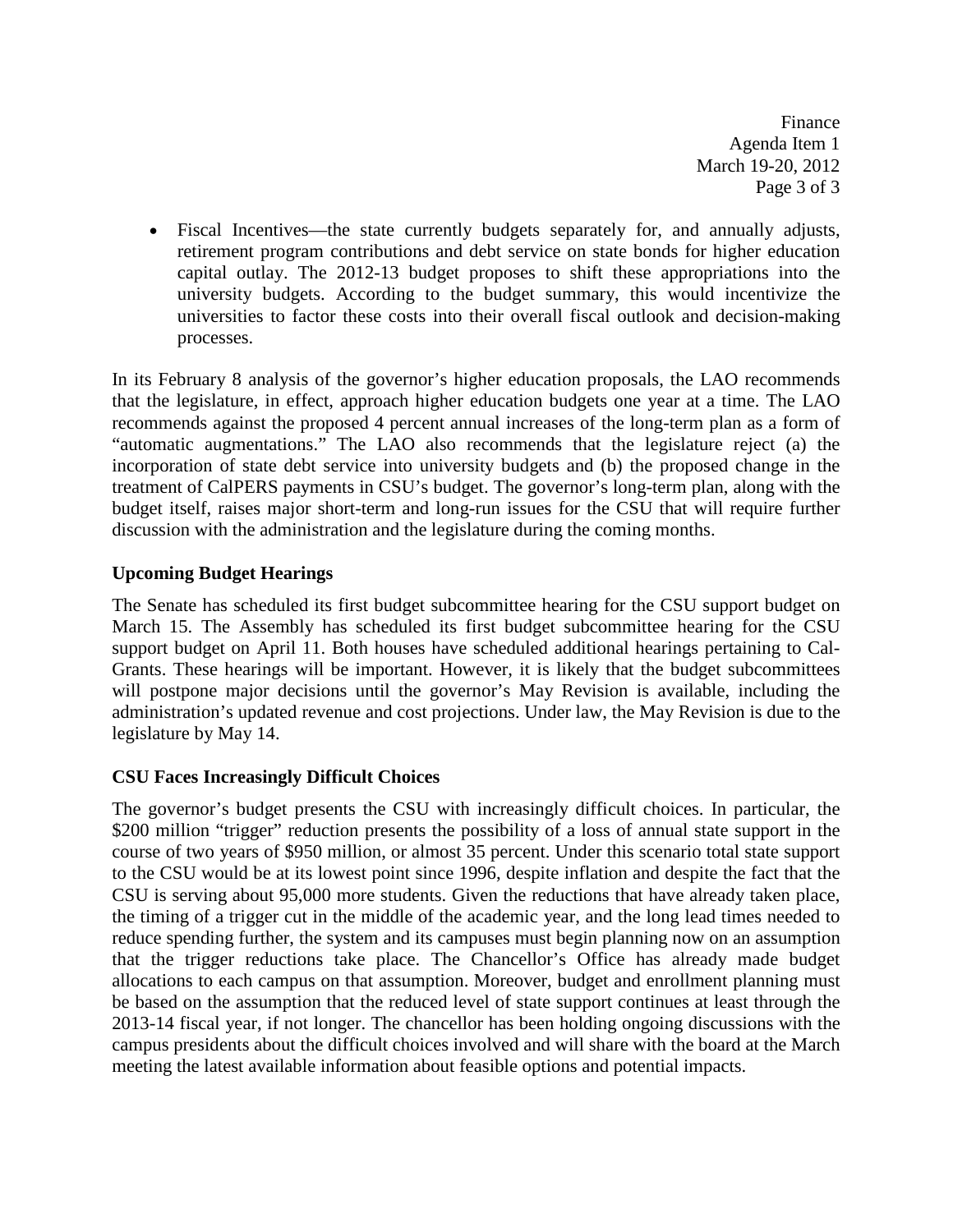**Information Item**  Agenda Item 2 March 19-20, 2012 Page 1 of 1

# **COMMITTEE ON FINANCE**

# **Report on Governor's 2012-2013 Cal-Grant Budget Proposals**

### **Presentation By**

Robert Turnage Assistant Vice Chancellor Budget

# **Summary**

### **Proposed Cal-Grant Changes**

The governor's budget proposes various changes in the Cal-Grant program that would save the state General Fund over \$300 million. One proposal—which would save an estimated \$131 million in 2012-2013—has important implications for students who are bound for the CSU. The budget proposes raising grade point average (GPA) requirements for new recipients of three types of Cal-Grants, as follows:

- Raise minimum GPA for Cal-Grant A from 3.0 to 3.25.
- Raise minimum GPA for the "high school entitlement" portion of Cal-Grant B from 2.0 to 2.75.
- Raise minimum GPA for the "transfer entitlement" portion of Cal-Grant B from 2.4 to 2.75.

Staff will report at the March meeting on the status of these proposals in the legislative budget hearings.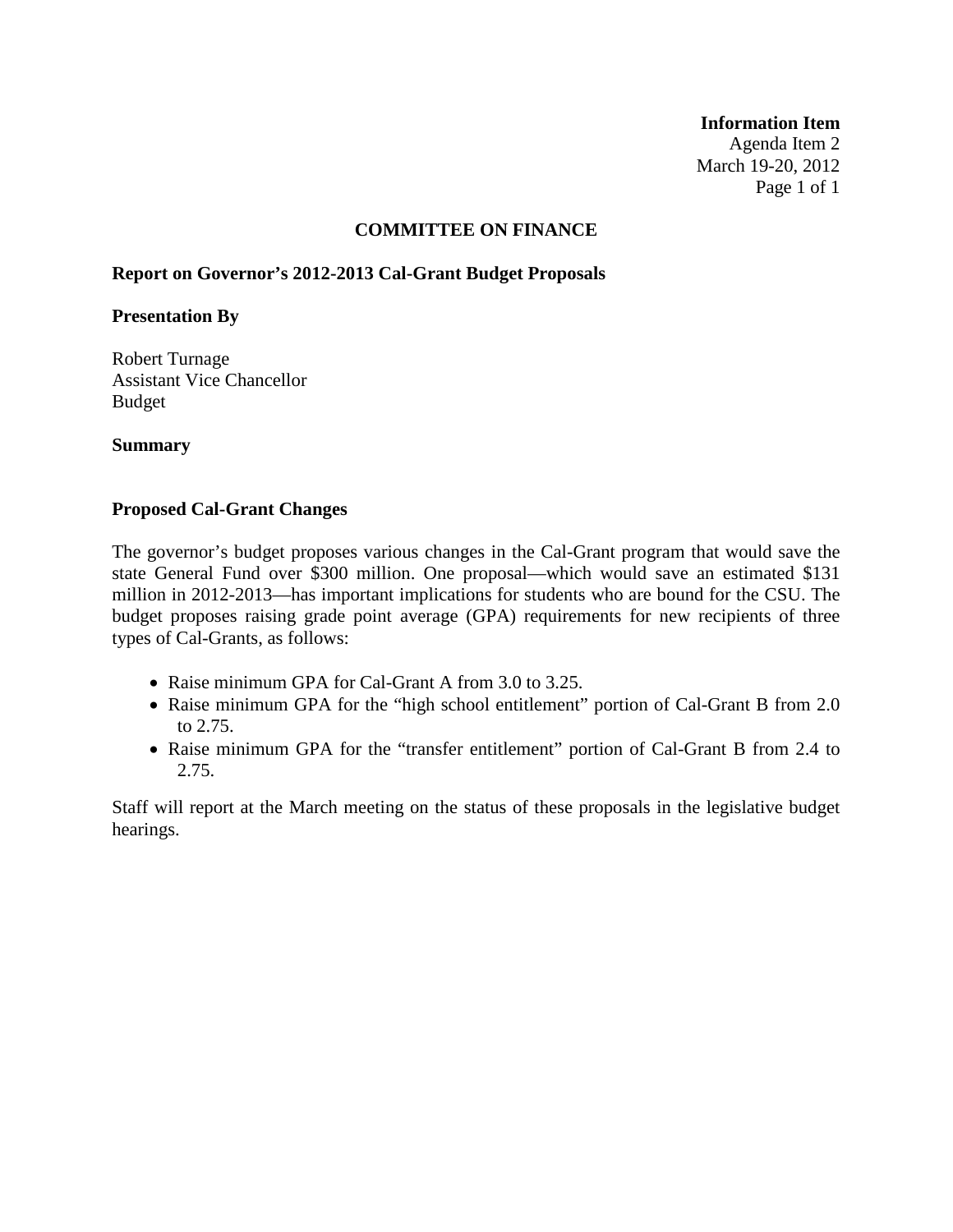**Action Item** Agenda Item 3 March 19-20, 2012 Page 1 of 3

### **COMMITTEE ON FINANCE**

**Approval to Issue Trustees of the California State University, Systemwide Revenue Bonds and Related Debt Instruments for One Project**

#### **Presentation By**

George V. Ashkar Assistant Vice Chancellor Financial Services

#### **Summary**

This item requests the board to authorize the issuance of Systemwide Revenue Bonds and the issuance of Bond Anticipation Notes (BANS) to support interim financing under the commercial paper program of the California State University in an aggregate not-to-exceed amount of \$36,355,000 to provide financing for a campus project. The board is being asked to approve resolutions related to the project. The long-term bonds will be part of a future Systemwide Revenue Bond sale and are expected to bear the same ratings from Moody's Investors Service and Standard and Poor's Corporation as the existing Systemwide Revenue Bonds.

The project is as follows:

#### **Bakersfield Student Housing**

In November 2008, the board approved the amendment of the non-state capital outlay program for a Bakersfield student housing project. The project that is currently being presented to the board for consideration at this time is a variation of the prior described project scaled down from 648 beds to 512 beds. It has also been value engineered to be more affordable and to meet the campus's needs for replacing their existing student housing facilities, which are close to forty years old.

The not-to-exceed par value of the proposed bonds is \$36,355,000 and is based on a maximum total project cost of \$41,311,000 with program reserve contributions of \$500,000 and an \$8 million internal loan from the Affordable Student Housing Revolving Fund (ASHRF) loan program. Additional net financing costs (estimated at \$3,544,000) are to be funded from bond proceeds. At the time this agenda item was written, the campus was developing a guaranteed notto-exceed price for the project budget with bids expected to be finalized in July 2012. The campus anticipates a construction start of September 2013 with construction completion in February 2015.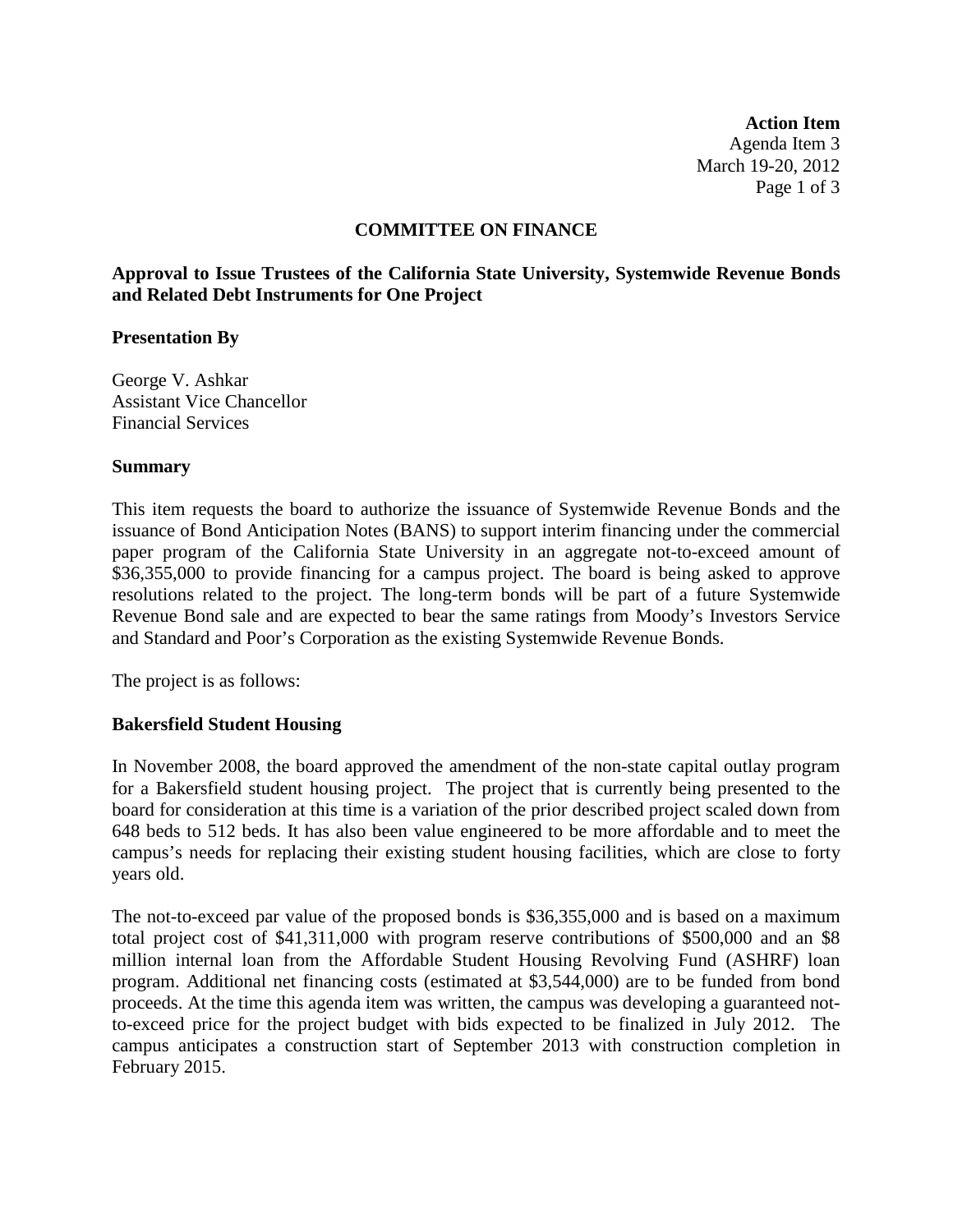Finance Agenda Item 3 March 19-20, 2012 Page 2 of 3

The following table summarizes key information about this financing transaction.

| Not-to-exceed amount:                                            | \$36,355,000                |
|------------------------------------------------------------------|-----------------------------|
| Amortization:                                                    | Approximately level over 30 |
|                                                                  | years                       |
| Projected maximum annual debt service:                           | \$2,722,746                 |
| Projected debt service coverage including the new project:       |                             |
| Net revenue – All Bakersfield pledged revenue programs: $^{1,2}$ | 1.36                        |
| Net revenue – Projected for the campus housing program:          | 1.10                        |
|                                                                  |                             |

1. Projected maximum annual debt service and debt service coverage ratios include estimated debt service of \$222,500 per year on the \$8,000,000 loan from the ASHRF.

2. Combines 2010-11 information for all campus pledged revenue programs and projected 2015-16 operations of the project with expected full debt service.

The not-to-exceed amount for the project, the maximum annual debt service, and the ratios above are based on an all-in interest cost of 5.64%, reflective of adjusted market conditions plus 100 basis points as a cushion for changing financial market conditions that could occur before the permanent financing bonds are sold. The financial plan includes level amortization of debt service, which is the CSU program standard. The campus financial plan projects a program net revenue debt service coverage of 1.10 in the first full year of operations in 2015-16, which meets the CSU benchmark of 1.10, with improving coverages thereafter. When combining the project with 2010-11 information for all campus pledged revenue programs, the campus' overall net revenue debt service coverage for the first full year of operations is projected to be 1.36, which exceeds the CSU benchmark of 1.35.

# **Trustee Resolutions and Recommended Action**

Orrick, Herrington & Sutcliffe LLP, as bond counsel, is preparing resolutions to be presented at this meeting for the project described in this agenda item that authorize interim and permanent financing. The proposed resolutions will be distributed at the meeting and will achieve the following:

1. Authorize the sale and issuance of Systemwide Revenue Bond Anticipation Notes and the related sale and issuance of the Trustees of the California State University Systemwide Revenue Bonds in a not-to-exceed amount of \$36,355,000 and certain actions relating thereto.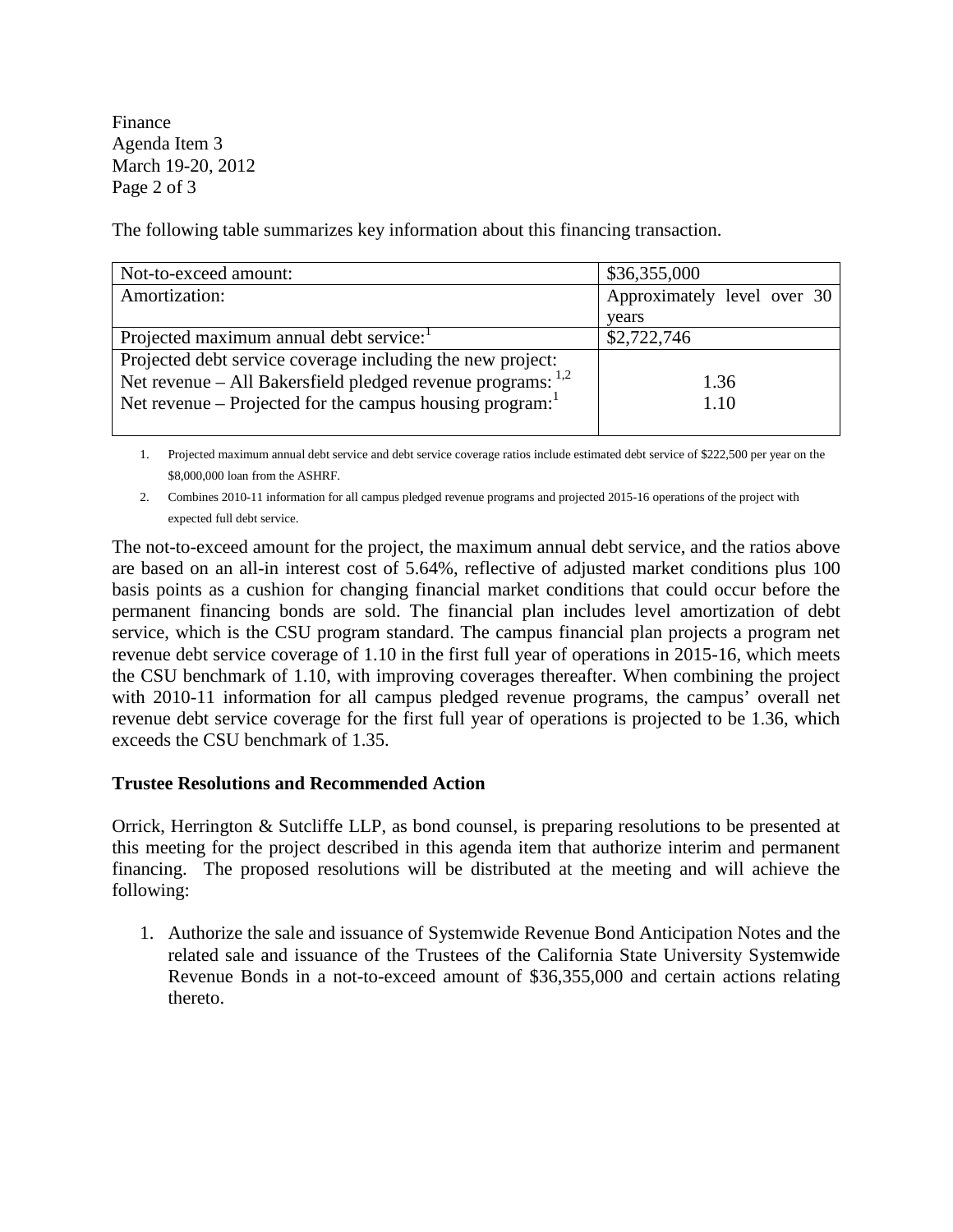Finance Agenda Item 3 March 19-20, 2012 Page 3 of 3

2. Provide a delegation to the Chancellor; the Executive Vice Chancellor and Chief Financial Officer; the Assistant Vice Chancellor, Financial Services; and the Senior Director, Financing and Treasury; and their designees to take any and all necessary actions to execute documents for the sale and issuance of the bond anticipation notes and the revenue bonds.

Approval of the financing resolutions for the project as described in this Agenda Item 3 of the Committee on Finance at the March 19-20, 2012, meeting of the CSU Board of Trustees is recommended for:

# **Bakersfield Student Housing**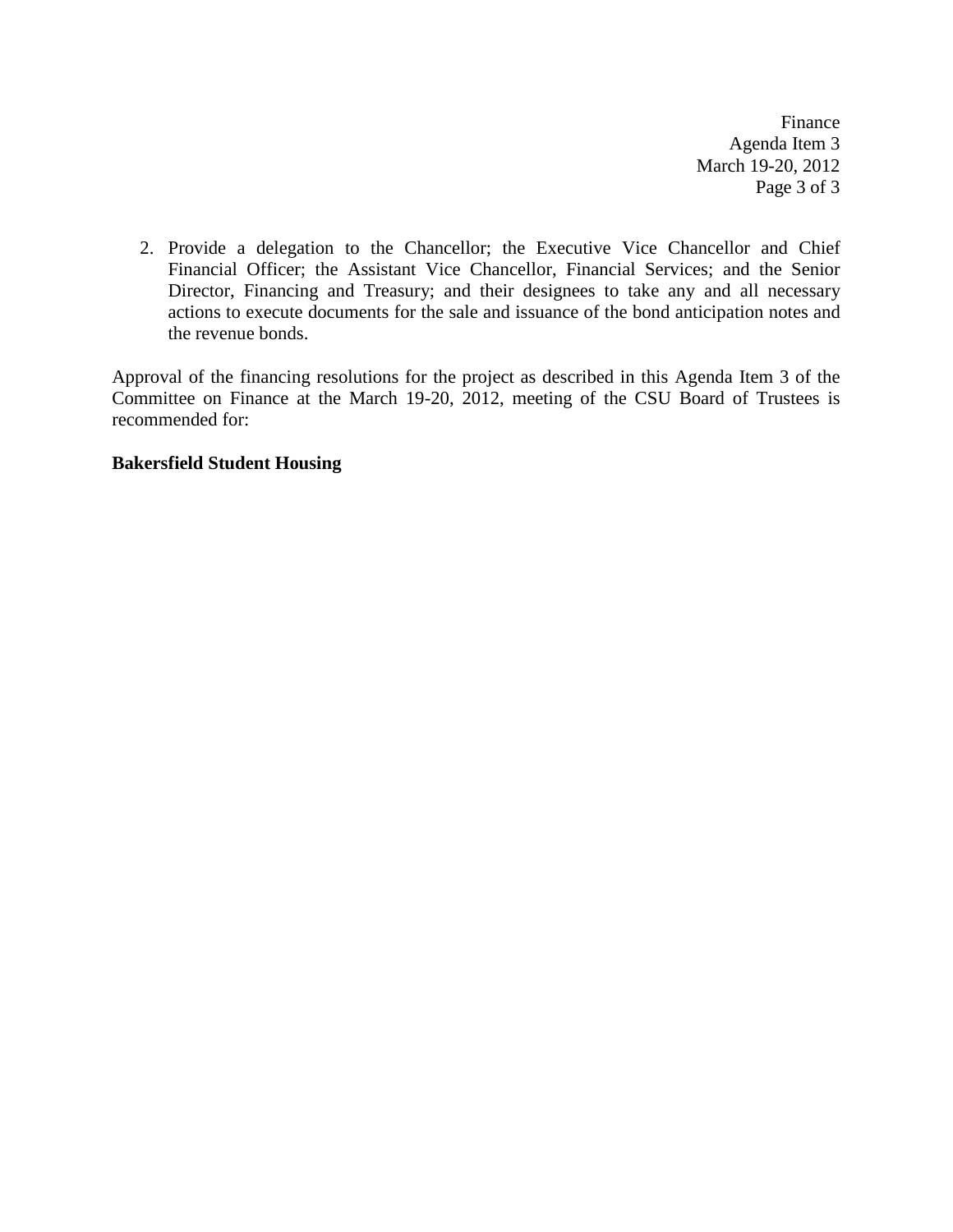**Information Item** Agenda Item 4 March 19-20, 2012 Page 1 of 2

# **COMMITTEE ON FINANCE**

# **Proposed Title 5 Revision: Dissolution of Auxiliary Organizations**

### **Presentation By**

Benjamin F. Quillian Executive Vice Chancellor and Chief Financial Officer

### **Background**

Auxiliary organizations at the California State University (CSU) are non-profit organizations which are separate legal entities that operate pursuant to written operating agreement with the CSU Board of Trustees, have separate governing boards with close campus linkages and follow all legal and policy rules established by the CSU system and the respective campus administration. Auxiliary organizations were created to perform essential functions associated with a postsecondary educational institution, which under California law were difficult, cumbersome, or legally restricted for the university and were not supported by state funding. The CSU established a network of supplemental services that complement the core academic programs at each campus and provide the full range of educational experiences expected by its students.

The campus presidents have responsibility for ensuring auxiliary organizations operate as an integral part of the overall campus program and operate in conformity with policies of the Trustees and the campus. The Trustees have delegated authority to the chancellor to approve the establishment of auxiliary organizations (completed via addition to list of auxiliary organizations in good standing); to administer procedures for probation, suspension or removal of good standing status; and to review auxiliary organization operations.

Approval of the successor to whom the net assets, other than trust funds, of an auxiliary organization shall be distributed upon dissolution of the auxiliary is the only aspect of auxiliary organization oversight that has not been delegated and therefore requires approval by the Board of Trustees. This proposal seeks to add this one outstanding aspect of auxiliary operations to the delegations already provided to the chancellor.

# **Proposed Revision**

The following resolution is presented for information, with action proposed for the May 2012 meeting of the Trustees: